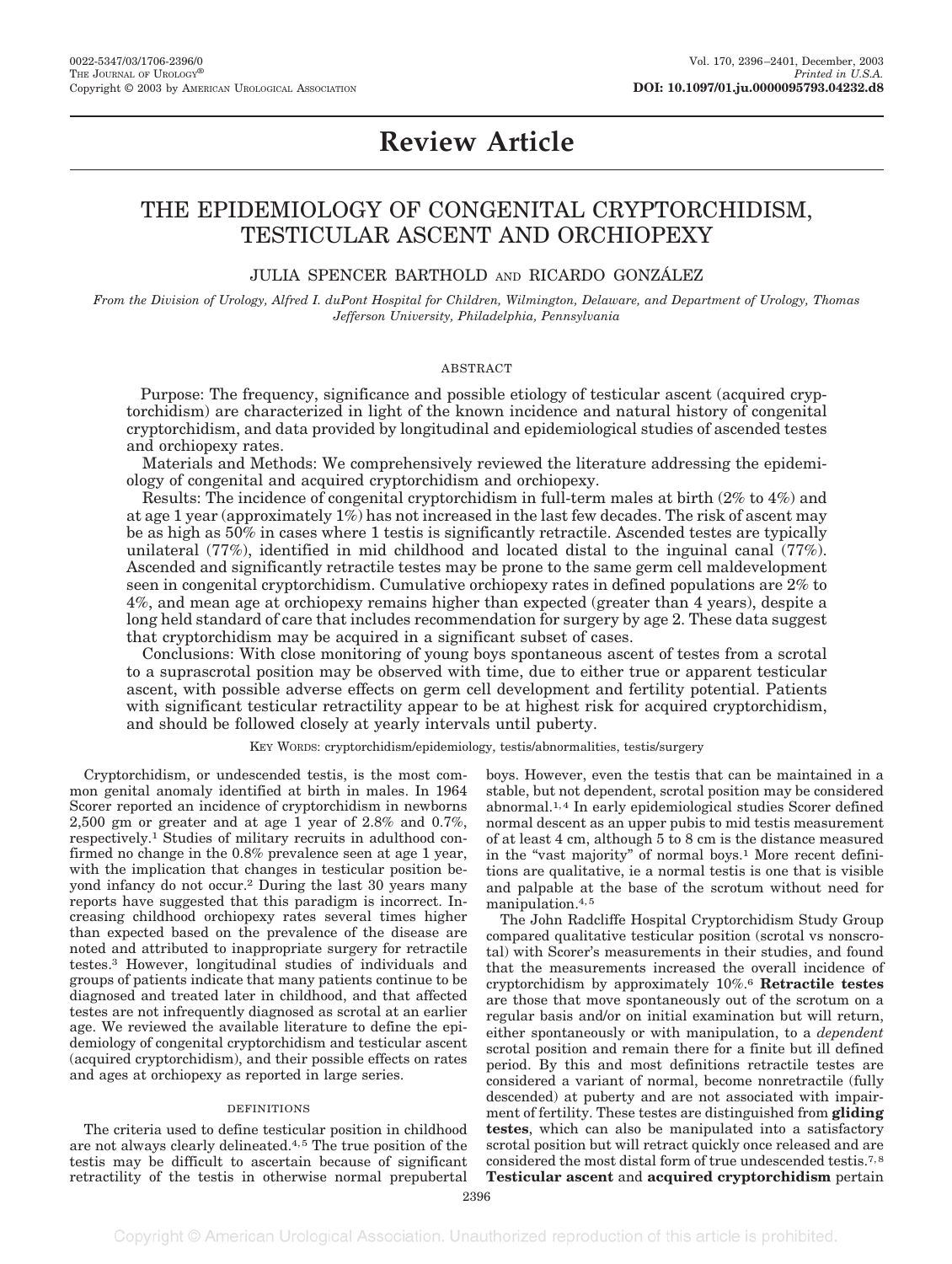to testes that are documented to be in scrotal position at least once after birth but subsequently will not remain in satisfactory scrotal position.9, 10 This definition does not include testes identified as being undescended after inguinal surgery.

#### INCIDENCE AND NATURAL HISTORY OF CONGENITAL CRYPTORCHIDISM

Documentation of testicular position is facilitated at birth in males without scrotal pathology such as hernia and hydrocele because the cremasteric reflex is rarely active during the first 6 months of life.11 Once the cremasteric reflex is active, assessment of testicular position becomes more difficult. Several large series have addressed the incidence of congenital isolated (nonsyndromic) cryptorchidism. Including only those males born at 2,500 gm or greater, the incidence of cryptorchidism has been noted to be 2.2% to 3.8%, and unilateral cases occur twice as often (table 1).<sup>1,6,9,12-16</sup> Of full-term males noted to have cryptorchidism at birth spontaneous descent is reported to occur in 50% to 70%, usually by age 1 to 3 months, with descent at 6 to 9 months occurring rarely. Scorer noted that one-third of spontaneously descending testes failed to reach a fully dependent position, particularly if descent did not occur in the first month of life.1 Higher testes and those associated with smaller relative scrotal size are less likely to descend spontaneously.6 In contrast, smaller or premature neonates present differently, with higher rates of cryptorchidism (20% to 30%), bilateral presentation (50% to 75%) and complete spontaneous descent (80% to 90%), which may occur later in the first year of life. Suggestions that the incidence of congenital cryptorchidism has been increasing3 are not confirmed by these prospective studies, which suggest no change or even a decrease in incidence with time.14, 16

Job et al reported blunting of the normal testosterone and gonadotropin surge at age 2 to 3 months in males with persistent cryptorchidism as compared to those with spontaneously descending testes and controls.17 Consequently, they hypothesized that postnatal descent occurs in response to this surge and that hypothalamic-pituitary-gonadal axis deficiency is associated with persistent cryptorchidism. However, such deficiency was not documented by others in studies of basal and stimulated cryptorchidism at age 3 months, and in some series many testes descended in the first month of life, before the hormonal surge.1, 15, 18 Moreover, after initial spontaneous descent in early infancy testicular reascent was noted in as many as 38% of the boys followed to age 1.6 This observation suggests that testes may appear to descend with increasing hormone levels but subsequently reascend as these levels return to baseline. A similar phenomenon occurs in some boys given hormone therapy for cryptorchidism, in whom complete response is noted but recurrent cryptorchidism is identified at some point after completion of therapy.19

#### PREVALENCE OF RETRACTILE AND CRYPTORCHID TESTES IN CHILDHOOD

The prevalence of cryptorchidism at age 1 year (0.8% to 1%) is similar to that recorded in military recruits examined in the 1940s (table 1).2 This finding has supported a widely held and long-standing view that spontaneous descent will not occur after the first year of life. Surprisingly, the prevalence of cryptorchidism in prepubertal boys is reportedly 1.7% to  $4\%$ .<sup>3, 20, 21</sup> The higher than expected rates are attributed to observer error due to the frequency of significantly retractile testes in young boys.3 Indeed, Farrington noted a progressive increase in the proportion of testes not present in the scrotum on initial examination after the first 6 months of life, from 15% to a maximum incidence of 30% by age 4 years, a decrease by age 6 and absence by age 13.11

Although retractile testes are not intrinsically pathological, marked retractility hinders adequate determination of where the testes truly reside in the absence of cremasteric activation. As noted by Johnston, retractile testes may "reside for lengthy periods in the groin" but they can "readily be manipulated to the bottom of the scrotum where, after puberty, [they] will reside permanently and function normally. . .."22 Other evidence suggests that the natural history of retractile testes is not always benign. In the first longitudinal study of its kind with 5-year followup Wyllie noted that unilaterally retractile testes in 100 boys attained a higher position and/or smaller size as compared to the normally descended partner in 64 cases.23 Orchiopexy was performed in 45 patients, and others who did not undergo surgery were noted to have small (8 to 10 cc) upper scrotal testes after puberty. Wyllie noted that the "complexity of the retractile testis has been overlooked" and that signs of pathological retractility include rapid retraction, tightness of the cord or pain with manipulation of the testis into the scrotum and relative decrease in testicular size.23 In addition to reiteration of these points, Goh and Hutson have suggested that retractility is pathological if testes spend "a substantial part of the time" out of the scrotum.24 However, the frequency of cremaster muscle activation is difficult to document and as an isolated phenomenon has not been linked to subfertility based on limited available data.25

#### SPONTANEOUS TESTICULAR DESCENT AFTER INFANCY

As noted previously, the likelihood of spontaneous testicular descent after the first year of life is considered low based on epidemiological data. Serial examination without treatment of cryptorchidism is rarely reported. Occasional descent noted in the placebo arm of double-blind studies of hormonal therapy may be due to misdiagnosis of retractile testes.19 However, Johnson reported that spontaneous complete descent occurred between ages 7 and 17 years in 313 of 544 boys (57.5%) followed nonoperatively.20 In contrast, Bremholm Rasmussen et al followed a large cohort of boys with bilateral cryptorchidism nonoperatively with annual examinations through puberty.26 They reported the long-term fertility potential of 45 men from this group whose testes were at the external ring, superficial inguinal pouch and/or prescrotal positions but descended spontaneously between ages 10 and 16 years (mean 12). In these men the testes were reportedly dependent in the scrotum but were frequently borderline or

TABLE 1. *Incidence of congenital cryptorchidism in full-term and/or 2,500 gm or greater newborns*

|                                                         | . .     |       | $\sim$  | $\sim$      |                |
|---------------------------------------------------------|---------|-------|---------|-------------|----------------|
| References                                              |         |       |         |             |                |
|                                                         | No. Pts | Birth | 3 Mos   | 1 Yr        | % Unilat/Bilat |
| Scorer <sup>12</sup>                                    | 1,500   | 3.4   |         | __          |                |
| Villumsen and Zachau-                                   | 4,500   | 1.8   |         | 0.7         | 71/29          |
| Christiansen <sup>9</sup> , Beumann et al <sup>13</sup> |         |       |         |             |                |
| S <sub>corr</sub>                                       | 3.222   | 2.8   | 0.9     | 0.7         | 89/11          |
| Radcliffe <sup>6*</sup>                                 | 7.032   | 3.8   | $1.4\,$ |             | 66/34          |
| Berkowitz et al <sup>14</sup>                           | 6,360   | 2.2   | 0.9     | 0.9         | 55/45+         |
| Thong et al <sup>15</sup>                               | 882     | 2.4   |         | 0.8         | 71/29          |
| Ghirri et al <sup>16</sup>                              | 9,343   | 3.4   |         | $1.2 - 1.5$ | 66/34†         |

\* John Radcliffe Hospital Cryptorchidism Study Group.

† All affected males (preterm and full term).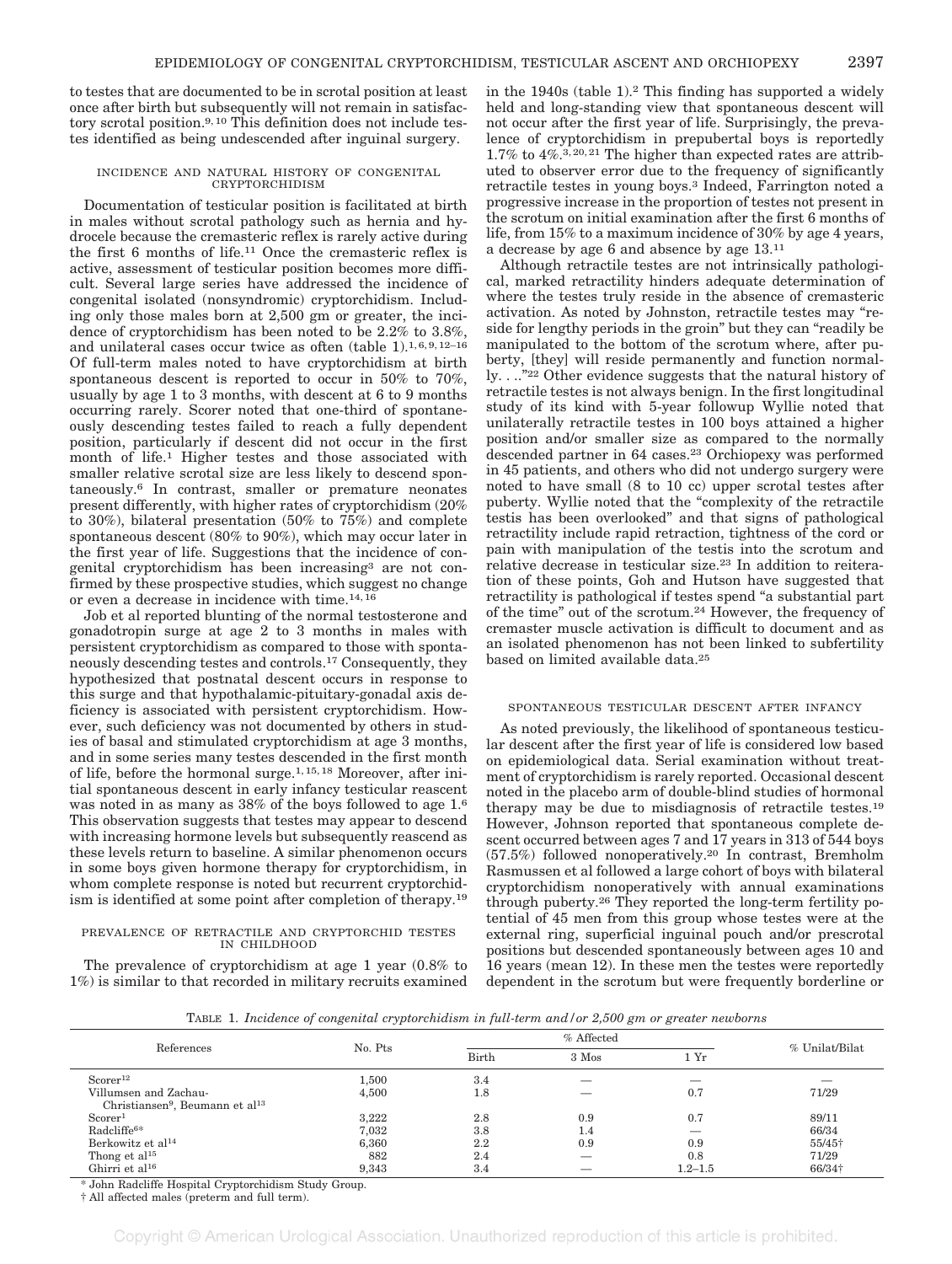subnormal in size (75%) and associated with subnormal sperm concentration (53%). The subfertility in this group suggests that true cryptorchidism was present despite apparent complete descent at puberty. These patients may be similar to those whose testes descend partially after birth but remain significantly retractile or in a high scrotal position throughout childhood and are smaller, softer, higher and at higher risk for decreased spermatogenesis in adulthood.1, 6, 22, 23 However, in unilateral cases no clinical impact on paternity would be expected, as noted for males with treated unilateral cryptorchidism.27

#### INCIDENCE OF TESTICULAR ASCENT

The observation that testes thought to be completely descended at birth may "ascend" to a suprascrotal position with time was noted by Villumsen and Zachau-Christiansen in 1966.<sup>9</sup> In that series 69 of 4,300 boys  $(2%)$  had unilateral  $(51)$ or bilateral (18) ascent of testes from a normal scrotal position at birth to a higher position by age 3 years. Others have noted this same phenomenon in case reports with well documented longitudinal data (table 2).10, 28–37 In the reports of patients followed long term with good documentation of previous testicular position boys with apparent testicular ascent constituted 2% to 20% of all those undergoing orchiopexy.32, 34, 35, 38 In retrospective series documentation of previous scrotal positioning of testes by other physicians is even more common. For example of 78 boys undergoing orchiopexy after age 3 years medical records indicated that the testis was previously in scrotal position, with or without retractility, in 34 (44%).39 Unfortunately the accuracy of previous examinations cannot be confirmed in retrospective studies.

Nevertheless, orchiopexy rates and higher than expected mean age at orchiopexy suggest that testicular ascent is more common than indicated by the number of detailed case reports. Orchiopexy rates have been reported to be as high as 2% to 3% of all males up to age 14 to 17 years, despite an expected childhood prevalence of cryptorchidism of about 1% (table 3).3,40–44 This discrepancy is attributed to inappropriate surgical management of retractile testes, yet differentiation of retractile and undescended testes is evident when patients are examined after induction of anesthesia. The recommended age for orchiopexy has been gradually decreased based on data suggesting that the first signs of spermatogenic injury occur in the undescended testis after the first year of life.7 In the 1950s surgery was recommended after age 5 years, and often at 9 to 11 years, because of concerns about potential spermatic cord injury in young children.9,45 In the late 1970s, after publication of studies showing early testicular injury in cryptorchidism, the recommendation for the timing of surgery was decreased to age 2 years.7,39

While the typical age at orchiopexy has gradually decreased, many patients older than 4 years still undergo the

TABLE 3. *Estimated cumulative incidence of orchiopexy in defined populations*

| popweavono                    |               |             |  |  |  |  |
|-------------------------------|---------------|-------------|--|--|--|--|
| References                    | Max Age (yrs) | Rate $(\%)$ |  |  |  |  |
| Chilvers et al: <sup>3</sup>  |               |             |  |  |  |  |
| Before 1962                   | 14            | 1.4         |  |  |  |  |
| 1962-1977                     | 14            | 2.9         |  |  |  |  |
| Campbell et $al41$            | 14            | 3.8         |  |  |  |  |
| Tamhne et al <sup>42</sup>    | 16            | 2.6         |  |  |  |  |
| Jones et $al43$               | 17            | 2.4         |  |  |  |  |
| MacKellar et al <sup>40</sup> | 15            | $2 - 4$     |  |  |  |  |
| Fenton et al <sup>44</sup>    | 16            | 2.6         |  |  |  |  |

procedure (see figure).39–42, 45–52 Several studies demonstrate an increase in orchiopexy rates in younger age groups but no concomitant decrease in the rates in older boys.53, 54 While these types of data may be biased by variations in waiting time for elective surgery in different countries, 40% of boys who underwent orchiopexy at our institution in 2002 were 4 years or older (unpublished data). The continued high mean age at orchiopexy has been attributed to failure of primary physicians to screen, adequately diagnose and/or refer patients in a timely manner after identification of congenital cryptorchidism.40, 51 Alternatively a higher than appreciated incidence of acquired cryptorchidism may explain the significant subset of patients still undergoing late orchiopexy.

#### CLINICAL FINDINGS IN TESTICULAR ASCENT

The data available from reviews of patients with good documentation of ascent indicate that boys with apparent acquired cryptorchidism are similar in many ways to comparable cases of presumed congenital cryptorchidism (table 2).10, 28–37 Mean age in most series was 7 years, higher than recent unselected orchiopexy series and the ascended testis most often is unilateral (see figure). The most common testicular location identified at orchiopexy was distal to the inguinal ring (prescrotal, superficial inguinal pouch or high scrotal). As with congenital cryptorchidism, the syndrome appears to be familial in some cases.10 Patency of the processus vaginalis was observed in about half of cases with available data, which is lower than the 75% to 90% incidence reported in large unselected orchiopexy series.45, 47, 49 However, a higher proportion of testes in these series was located above the external inguinal ring. In large series of boys undergoing orchiopexy more distal testicular location is associated with a lower (25% to 47%) incidence of patent processus vaginalis.46, 55

The response to hormonal therapy in cases of testicular ascent is highly variable between series, which are small and not placebo controlled.30, 34, 35, 38, 56 Retractile testes reportedly respond almost universally to hormone therapy, while the response rates are low in double-blind placebo controlled

|                                      | No. Cases | Mean<br>Age $(yrs)$ | Position (at surgery)              |                                  |                  |                |                               |                            |
|--------------------------------------|-----------|---------------------|------------------------------------|----------------------------------|------------------|----------------|-------------------------------|----------------------------|
| References                           |           |                     | Prescrotal/<br><b>High Scrotal</b> | Superficial<br>Inguinal<br>Pouch | Inguinal         | Abdominal      | No. Hernias/<br><b>Testes</b> | No. Side<br>(unilat/bilat) |
| Myers and Officer <sup>10</sup>      |           | 6.6                 |                                    |                                  |                  |                |                               | 3/4                        |
| Atwell <sup>28</sup>                 | 10        | 9.4                 |                                    |                                  | $\overline{2}$   |                | 10/11                         | 9/1                        |
| Schiffer et al <sup>29</sup>         | 3         | 6.7                 |                                    | 9                                |                  |                |                               | 3/0                        |
| Belman <sup>30</sup>                 | 6         |                     |                                    | 4                                |                  |                | 3/6                           |                            |
| Robertson et al <sup>31</sup>        | 13        | 8.1                 |                                    |                                  |                  |                | 10/13                         | 13/0                       |
| Eardley et al <sup>32</sup>          | 34        | 7.5                 | 15                                 | 19                               | 3                |                | 24/39                         | 29/5                       |
| Mayr et al <sup>33</sup>             | 19        | 7.0                 | 5                                  | 9                                | 13               |                | 14/27                         | 19/2                       |
| Rabinowitz and Hulbert <sup>34</sup> | 21        | 7.2                 | $\,2$                              | 19                               | $\boldsymbol{2}$ |                | 12/23                         | 19/2                       |
| Gracia et al <sup>35</sup>           | 36        | 7.0                 | 8                                  | 5                                | 32               |                | 18/46                         | 11/8                       |
| Clarette et al <sup>36</sup>         | 25        | 7.6                 |                                    |                                  |                  |                | 10/33                         | 17/8                       |
| Rusnack et al <sup>37</sup>          | 91        | 7.4                 | 79                                 | 11                               |                  |                | 39/91                         | 91/0                       |
| Total No. $(\%)$                     | 265       |                     | 117(48)                            | 70(29)                           | 53(22)           | $\overline{2}$ | 140/289 (48)                  | 77 (23)                    |

TABLE 2. *Clinical data on cases of testicular ascent*

Copyright © American Urological Association. Unauthorized reproduction of this article is prohibited.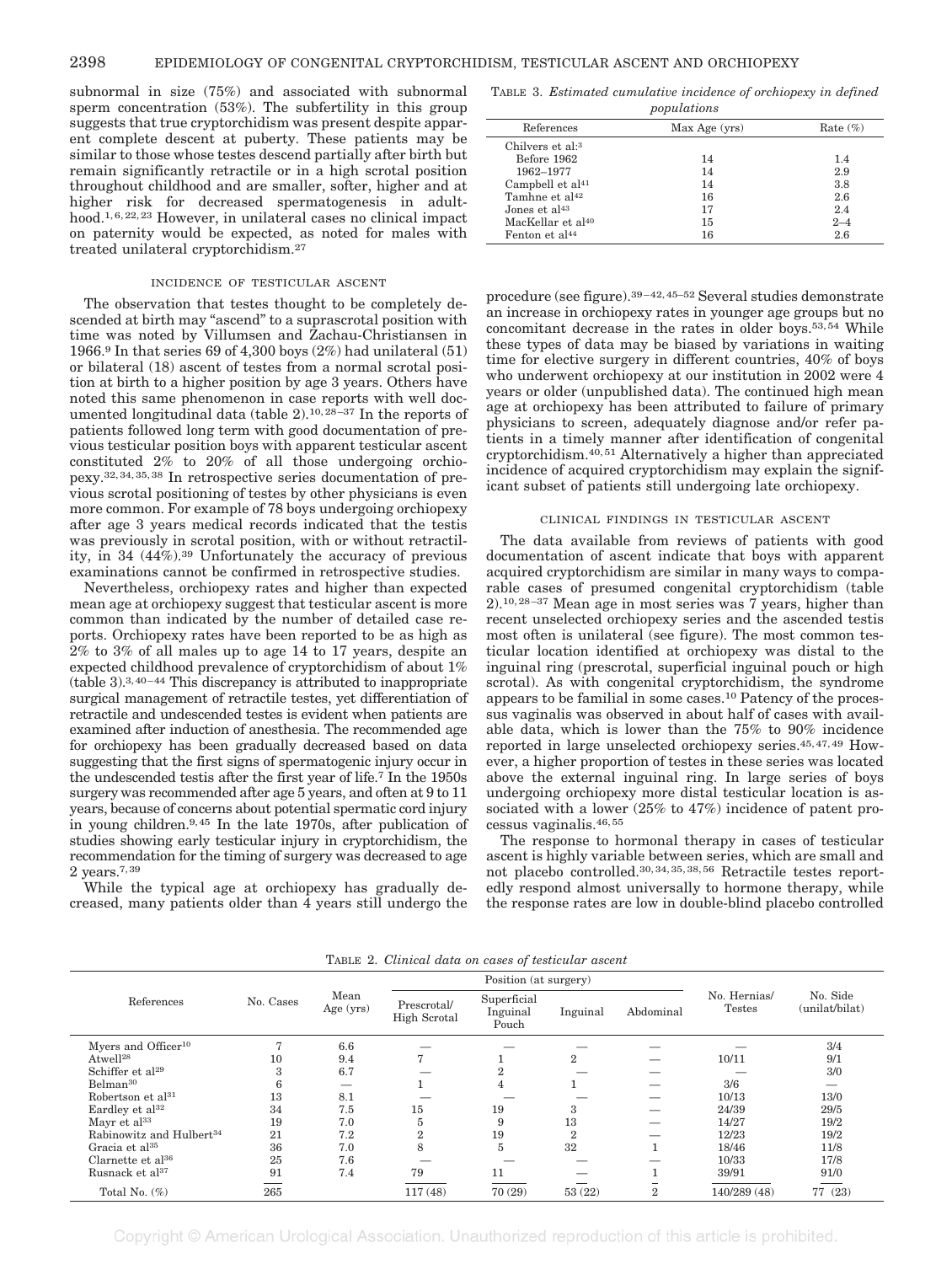

Mean or median age at orchiopexy in large series (more than 200 cases) of cryptorchidism based on latest year reviewed.39–42, 45–52

trials conducted in unselected boys with true undescended testes.19 In cases of testicular ascent less than half of patients responded and approximately one-third of testes remained descended with long-term followup after hormone therapy. The variable incidence of hernia in the small groups of patients studied may bias the results, since patency of the processus vaginalis seems to increase the likelihood of failure of human chorionic gonadotropin therapy.57

Preliminary studies of acquired undescended testes indicate that they exhibit similar germ cell maldevelopment to that observed in age matched patients with congenital cryptorchidism.33,35,37 In contrast, 2 studies of secondary cryptorchidism first noted after hernia or hydrocele repair present differing findings of testicular pathology. Imthurn et al noted abnormalities in the affected testis that were less severe than those seen in primary cryptorchidism, progressive with time and unassociated with significant contralateral pathology.58 Fenig et al found germ cell maldevelopment, suggesting that primary failure of descent may have been present but unrecognized before inguinal surgery.59 Histological studies of retractile testes also indicate a subnormal tubule fertility index (number of spermatogonia per tubule) in 40% to 55% of prepubertal boys, although the abnormalities are less consistent and diffuse than in cryptorchid testes.60–62 While "retractile" is often incompletely defined in these studies, they provide additional data supporting a link between pathological forms of testicular retractility and testicular ascent. In adults retractile and intermittently ascending testes are also associated with subfertility, and sperm counts may improve after orchiopexy.63–65 High scrotal adult testes are more prone to intermittent ascent and associated impairment of spermatogenesis but scrotal position alone is not predictive of subfertility in men whose testes are not retractile or ascending.<sup>65</sup>

#### THEORIES REGARDING THE ETIOLOGY OF TESTICULAR ASCENT

Use of the term testicular "ascent" is based on the assumption that affected testes were completely descended at some point after birth, as confirmed by an experienced observer, and were somehow pulled out of the scrotum by a pathological process. Suggested predisposing factors include a persisting processus vaginalis that allows the testis to ascend and become trapped in a higher position.28, 31 Alternatively a closed but incompletely resorbed ligamentous processus vaginalis is theorized to create tethering of the testis in a high position with growth.36 However, the data indicate that the processus vaginalis is as frequently patent as nonpatent in cases of documented testicular ascent, and this distribution follows that expected in unselected cryptorchid cases with testes situated distal to the inguinal canal.

Cremaster muscle spasticity is a possible cause of acquired cryptorchidism, for example in patients with cerebral palsy, but the proposed etiology of such spasticity in otherwise normal boys is unclear.66 The cremaster muscle is androgen sensitive and exhibits decreased activity, resulting in decreased testicular retractility, during periods of high androgen production, specifically infancy and puberty. Interestingly, targeted disruption of the estrogen receptor in mice produces cremasteric hypertrophy and testicular retraction.67 It is possible that environmental chemicals that influence sex steroid production or action could exaggerate the physiological hyperactivity of the cremaster muscle in young boys and increase the risk of true ascent.68 However, reproductive hormone activity is normally low during mid childhood, and an association between such substances and ascent is theoretical.

The terms "testicular ascent" and "acquired cryptorchidism" may be erroneous if the testis was never truly descended. Indeed, the available data suggest that the most likely etiology of apparent testicular ascent is relative cranial migration, with linear growth of the patient, of a testis that is low but truly undescended, and whose retractility obscures the diagnosis in early childhood. This group would likely include the high scrotal testes noted by  $Score, 1$  mobile superficial inguinal pouch testes that can be manipulated into a stable scrotal position in infancy34 and testes whose ascent is facilitated by a hernia.

#### **CONCLUSIONS**

It has been known for many years that testicular position after birth is not static, but that spontaneous descent and ascent may occur. Reascent of testes that descend spontaneously in the first year of life may occur in up to 40% of cases. Conversely, 2% to 45% of initially descended testes reportedly ascend, with the highest incidence seen in boys with significantly retractile testes. While 2% to 5% of newborns have cryptorchidism, the incidence in 1-year-olds is less than 1%, yet epidemiological studies reveal that 2% to 3% of boys undergo orchiopexy. Despite recommendations for intervention before age 2 years, many boys continue to present in mid childhood with undescended testes. Some individuals without overt cryptorchidism may retain abnormal testicular retractility into adulthood and consequent subfertility. Therefore, all boys should be examined routinely through childhood, and those with significantly retractile testes need especially close followup by an experienced observer through puberty. The response to hormonal therapy in cases of testicular ascent is variable and may not be durable. Therefore, surgical treatment is recommended. Prospective studies are needed to elucidate the incidence and significance of retractile and ascended testes, and to determine the fertility potential of boys with testicular ascent, particularly in view of the older age at treatment in this group.

#### REFERENCES

- 1. Scorer, C. G.: The descent of the testis. Arch Dis Child, **39:** 605, 1964
- 2. Baumrucker, G. O.: Incidence of testicular pathology. Bull US Army Med Dept, **5:** 312, 1946
- 3. Chilvers, C., Pike, M. C., Forman, D., Fogelman, K. and Wadsworth, M. E.: Apparent doubling of frequency of undescended testis in England and Wales in 1962–81. Lancet, **2:** 330, 1984
- 4. Whitaker, R. H.: Undescended testis—the need for a standard classification. Br J Urol, **70:** 1, 1992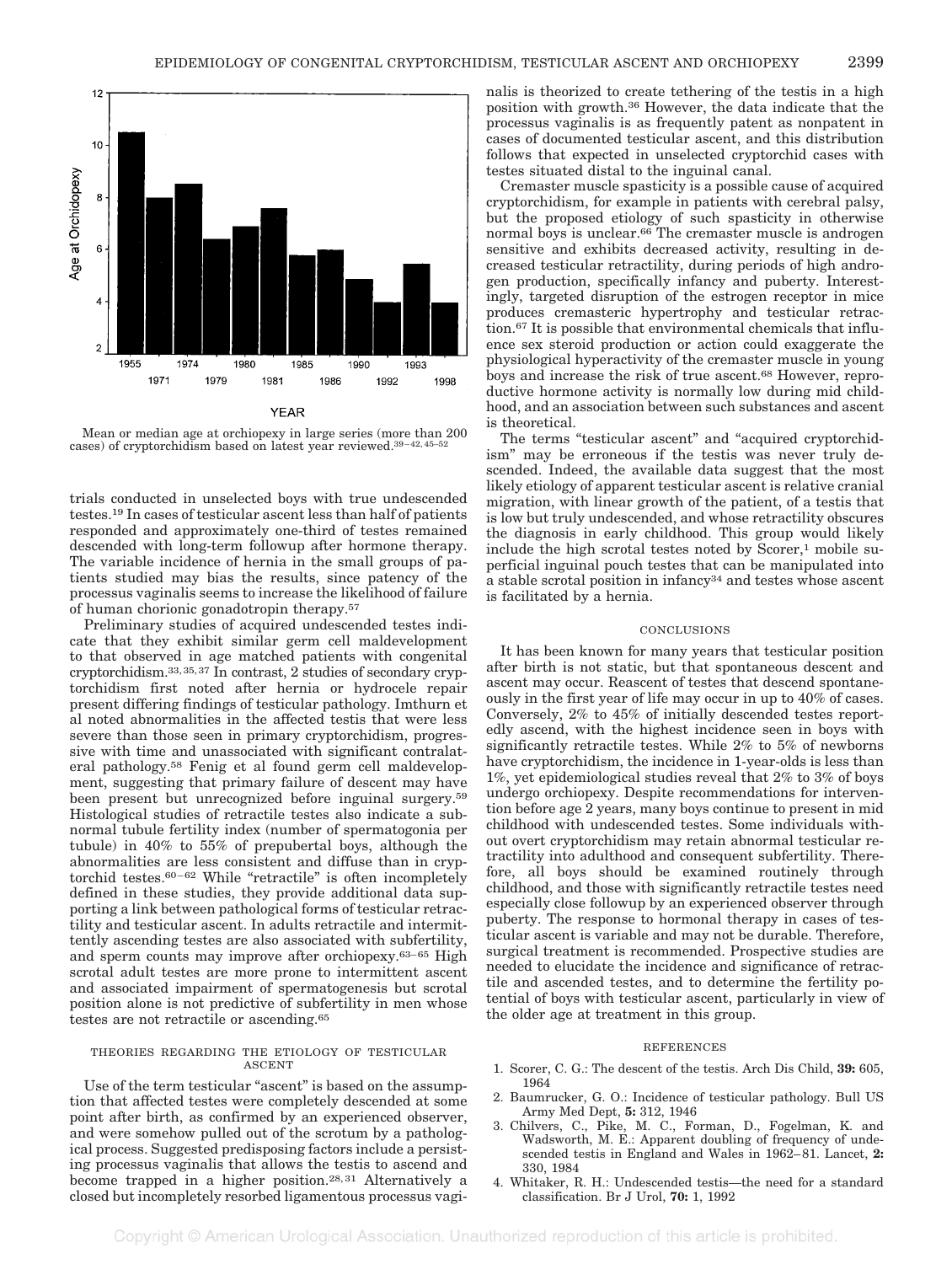- 5. Kaplan, G. W.: Nomenclature of cryptorchidism. Eur J Pediatr, suppl., **152:** S17, 1993
- 6. Cryptorchidism: a prospective study of 7500 consecutive male births, 1984–8. John Radcliffe Hospital Cryptorchidism Study Group. Arch Dis Child, **67:** 892, 1992
- 7. Hadziselimovic, F., Herzog, B. and Buser, M.: Development of cryptorchid testes. Eur J Pediatr, suppl., **146:** S8, 1987
- 8. Lais, A., Caterino, S., Talamo, M., Nahom, A., Bagolan, P. and Ferro, F.: The gliding testis: minor degree of true undescended testis? Eur J Pediatr, suppl., **152:** S20, 1993
- 9. Villumsen, A. L. and Zachau-Christiansen, B.: Spontaneous alterations in position of the testes. Arch Dis Child, **41:** 198, 1966
- 10. Myers, N. A. and Officer, C. B.: Undescended testis: congenital or acquired? Aust Paediatr J, **11:** 76, 1975
- 11. Farrington, G. H.: The position and retractibility of the normal testis in childhood with reference to the diagnosis and treatment of cryptorchidism. J Pediatr Surg, **3:** 53, 1968
- 12. Scorer, C. G.: Descent of the testicle in the first year of life. Brit J Urol, **27:** 374, 1955
- 13. Beumann, B., Henriksen, H., Villumsen, A. L., Westh, A. and Zachau-Christiansen, B.: Incidence of undescended testis in the newborn. Acta Chir Scand, suppl., **283:** 289, 1961
- 14. Berkowitz, G. S., Lapinski, R. H., Dolgin, S. E., Gazella, J. G., Bodian, C. A. and Holzman, I. R.: Prevalence and natural history of cryptorchidism. Pediatrics, **92:** 44, 1993
- 15. Thong, M., Lim, C. and Fatima, H.: Undescended testes: incidence in 1,002 consecutive male infants and outcome at 1 year of age. Pediatr Surg Int, **13:** 37, 1998
- 16. Ghirri, P., Ciulli, C., Vuerich, M., Cuttano, A., Faraoni, M., Guerrini, L. et al: Incidence at birth and natural history of cryptorchidism: a study of 10,730 consecutive male infants. J Endocrinol Invest, **25:** 709, 2002
- 17. Job, J. C., Toublanc, J. E., Chaussain, J. L., Gendrel, D., Roger, M. and Canlorbe, P.: The pituitary-gonadal axis in cryptorchid infants and children. Eur J Pediatr, suppl., **146:** S2, 1987
- 18. De Muinck Keizer-Schrama, S. M., Hazebroek, F. W., Drop, S. L., Degenhart, H. J., Molenaar, J. C. and Visser, H. K.: Hormonal evaluation of boys born with undescended testes during their first year of life. J Clin Endocrinol Metab, **66:** 159, 1988
- 19. Pyorala, S., Huttunen, N.-P. and Uhari, M.: A review and metaanalysis of hormonal treatment of cryptorchidism. J Clin Endocrinol Metab, **80:** 2795, 1995
- 20. Johnson, W. W.: Cryptorchidism. J Am Med Assoc, **113:** 25, 1939
- 21. Simpson, A. S., Laugesen, M., Silva, P. A., Stewart, C. and Walton, J.: The prevalence of retained testes in Dunedin. N Z Med J, **98:** 758, 1985
- 22. Johnston, J. H.: The undescended testis. Arch Dis Child, **40:** 113, 1965
- 23. Wyllie, G. G.: The retractile testis. Med J Aust, **140:** 403, 1984
- 24. Goh, D. W. and Hutson, J. M.: Is the retractile testis a normal, physiological variant or an anomaly that requires active treatment? Ped Surg Int, **7:** 249, 1992
- 25. Puri, P. and Nixon, H. H.: Bilateral retractile testes—subsequent effects on fertility. J Pediatr Surg, **12:** 563, 1977
- 26. Bremholm Rasmussen, T., Ingerslev, H. J. and Hostrup, H.: Bilateral spontaneous descent of the testis after the age of 10: subsequent effects on fertility. Br J Surg, **75:** 820, 1988
- 27. Lee, P. A., O'Leary, L. A., Songer, N. J., Coughlin, M. T., Bellinger, M. F. and LaPorte, R. E.: Paternity after unilateral cryptorchidism: a controlled study. Pediatrics, **98:** 676, 1996
- 28. Atwell, J. D.: Ascent of the testis: fact or fiction. Br J Urol, **57:** 474, 1985
- 29. Schiffer, K. A., Kogan, S. J., Reda, E. F. and Levitt, S. B.: Acquired undescended testes. Am J Dis Child, **141:** 106, 1987
- 30. Belman, A. B.: Acquired undescended (ascended) testis: effects of human chorionic gonadotropin. J Urol, **140:** 1189, 1988
- 31. Robertson, J. F., Azmy, A. F. and Cochran, W.: Assent to ascent of the testis. Br J Urol, **61:** 146, 1988
- 32. Eardley, I., Saw, K. C. and Whitaker, R. H.: Surgical outcome of orchiopexy. II. Trapped and ascending testes. Br J Urol, **73:** 204, 1994
- 33. Mayr, J., Rune, G. M., Holas, A., Schimpl, G., Schmidt, B. and Haberlik, A.: Ascent of the testis in children. Eur J Pediatr, **154:** 893, 1995
- 34. Rabinowitz, R. and Hulbert, W. C., Jr.: Late presentation of cryptorchidism: the etiology of testicular re-ascent. J Urol, **157:** 1892, 1997
- 35. Gracia, J., Navarro, E., Guirado, F., Pueyo, C. and Ferrandez, A.: Spontaneous ascent of the testis. Br J Urol, **79:** 113, 1997
- 36. Clarnette, T. D., Rowe, D., Hasthorpe, S. and Hutson, J. M.: Incomplete disappearance of the processus vaginalis as a cause of ascending testis. J Urol, **157:** 1889, 1997
- 37. Rusnack, S. L., Wu, H.-Y., Huff, D. S., Snyder, H. M., III, Zderic, S. A., Carr, M. C. et al: The ascending testis and the testis undescended since birth share the same histopathology. J Urol, **168:** 2590, 2002
- 38. MacKellar, A.: Undescended testis: how history and examination may influence treatment. AustNZJ Surg, **58:** 643, 1988
- 39. Lamah, M., McCaughey, E. S., Finlay, F. O. and Burge, D. M.: The ascending testis: is late orchiopexy due to failure of screening or late ascent? Pediatr Surg Int, **17:** 421, 2001
- 40. MacKellar, A., Lugg, M. M. and Keogh, E. J.: The undescended testis: 'lies, damned lies and statistics'. Prog Reprod Biol Med, **10:** 24, 1984
- 41. Campbell, D. M., Webb, J. A. and Hargreave, T. B.: Cryptorchidism in Scotland. Br Med J, **295:** 1235, 1987
- 42. Tamhne, R. C., Jarvis, S. N. and Waterston, A. J.: Auditing community screening for undescended testes. Arch Dis Child, **65:** 888, 1990
- 43. Jones, M. E., Swerdlow, A. J., Griffith, M. and Goldacre, M. J.: Prenatal risk factors for cryptorchidism: a record linkage study. Paediatr Perinat Epidemiol, **12:** 383, 1998
- 44. Fenton, E. J. M., Woodward, A. A., Hudson, I. L. and Marschner, I.: The ascending testis. Ped Surg Int, **5:** 6, 1990
- 45. Gross, R. E. and Jewett, T. C.: Surgical experiences from 1,222 operations for undescended testis. J Am Med Assoc, **160:** 634, 1956
- 46. London, N. J., Joseph, H. T. and Johnstone, J. M.: Orchidopexy: the effect of changing patterns of referral and treatment on outcome. Br J Surg, **74:** 636, 1987
- 47. Saw, K. C., Eardley, I., Dennis, M. J. and Whitaker, R. H.: Surgical outcome of orchiopexy. I. Previously unoperated testes. Br J Urol, **70:** 90, 1992
- 48. Rao, M., Wilkinson, J. and Benton, D. C.: Screening for undescended testes. Arch Dis Child, **66:** 934, 1991
- 49. Cendron, M., Huff, D. S., Keating, M. A., Snyder, H. M., III and Duckett, J. W.: Anatomical, morphological and volumetric analysis: a review of 759 cases of testicular maldescent. J Urol, **149:** 570, 1993
- 50. Canavese, F., Lalla, R., Linari, A., Cortese, M. G., Gennari, F. and Hadziselimovic, F.: Surgical treatment of cryptorchidism. Eur J Pediatr, suppl., **152:** S43, 1993
- 51. Steckler, R. E., Zaontz, M. R., Skoog, S. J. and Rushton, H. G., Jr.: Cryptorchidism, pediatricians, and family practitioners: patterns of practice and referral. J Pediatr, **127:** 948, 1995
- 52. Upadhyay, V., Kothari, M. and Manoharan, M.: The referral pattern for undescended testes in Auckland. N Z Med J, **114:** 310, 2001
- 53. Donaldson, K. M., Tong, S. Y. and Hutson, J. M.: Prevalence of late orchiopexy is consistent with some undescended testes being acquired. Indian J Pediatr, **63:** 725, 1996
- 54. Toledano, M. B., Hansell, A. L., Jarup, L., Quinn, M., Jick, S. and Elliott, P.: Temporal trends in orchiopexy, Great Britian, 1992–1998. Environ Health Perspect, **111:** 129, 2003
- 55. Hadziselimovic, F., Snyder, H. M. and Huff, D. S.: An unusual subset of cryptorchidism: possible end organ failure. J Urol, **162:** 983, 1999
- 56. Meijer, R. W., Hack, W. W. and Haasnoot, K.: Successful treatment of acquired undescended testes with human chorionic gonadotropin. Eur J Pediatr, **160:** 66, 2001
- 57. Varela-Cives, R., Bautista-Casasnovas, A., Gude, F., Cimadevila-Garcia, A., Tojo, R. and Pombo, M.: The predictive values of inguinal herniography for the diagnosis and treatment of cryptorchidism. J Urol, **163:** 964, 2000
- 58. Imthurn, T., Hadžiselimović, F. and Herzog, B.: Impaired germ cells in secondary cryptorchid testis after herniotomy. J Urol, **153:** 780, 1995
- 59. Fenig, D. M., Snyder, H. M., III, Wu, H.-Y., Canning, D. A. and Huff, D. S.: The histopathology of iatrogenic cryptorchid testis: an insight into etiology. J Urol, **165:** 1258, 2001
- 60. Ito, H., Kataumi, Z., Yanagi, S., Kawamura, K., Sumiya, H., Fuse, H. et al: Changes in the volume and histology of retractile testes in prepubertal boys. Int J Androl, **9:** 161, 1986
- 61. Cinti, S., Barbatelli, G., Pierleoni, C. and Caucci, M.: The normal, cryptorchid and retractile prepubertal human testis: a